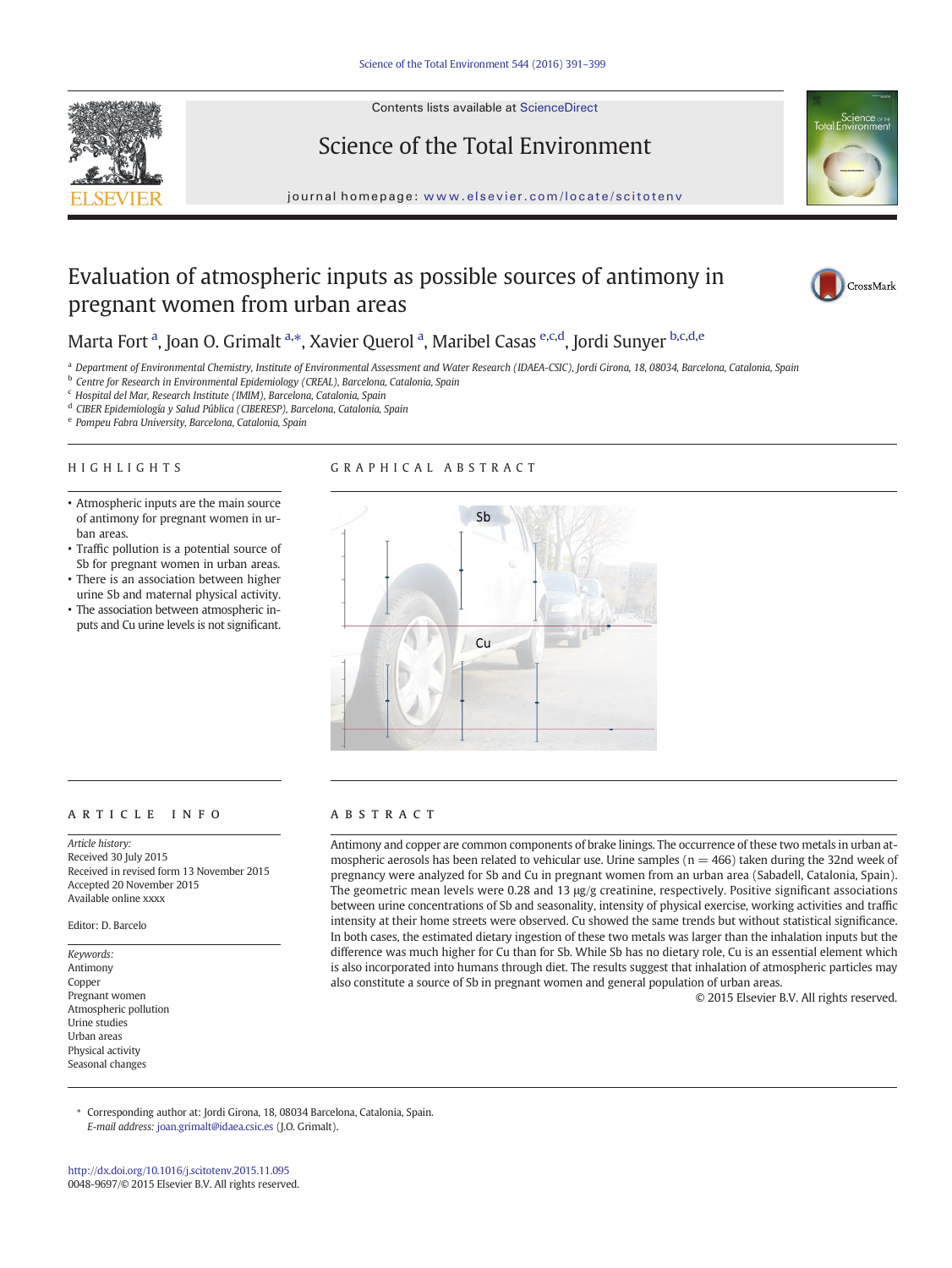#### 1. Introduction

Atmospheric particles in urban areas have been linked to several health outcomes such as oxidative stress, inflammation, chronic obstructive pulmonar disease and cardiovascular or cerebrovascular stroke [\(Perez et al., 2009; Pope and Dockery, 2006\)](#page--1-0). Significant correlations between daily mortality and ambient air particulate matter (PM) have been identified in Barcelona [\(Ostro et al., 2011\)](#page--1-0). However, urban particles constitute very complex mixtures. Insight on the origin of these deleterious health effects and possible remediation actions depend on the association of specific properties such as size, chemical composition and others to specific toxic outcomes.

Sb is a toxic metalloid that is present in the diet at low concentrations [\(Arnich et al., 2012](#page--1-0)). The intestinal absorption of this element in humans is 5–20% [\(Lauwers et al., 1990](#page--1-0)). Its high volatility involves high affinity for atmospheric PM which constitutes a potential pollution source of this compound by particle inhalation [\(Belzile et al., 2012](#page--1-0)). Few studies on concentrations of Sb in humans are available ([Filella et al.,](#page--1-0) [2013a, 2013b\)](#page--1-0) and very limited information is found on prenatal and children exposure but its presence in amniotic fluid has been observed [\(Caserta et al., 2011\)](#page--1-0).

Cu is an essential metal that is necessary for the function of some enzymes such as ceruloplasmin or cytochrome c oxydase. It is present in a wide variety of foods [\(Mason, 1979](#page--1-0)). Besides diet and the gastrointestinal system, it may also be incorporated through respiration ([Wiseman](#page--1-0) [and Zereini, 2014\)](#page--1-0). To date, industrial activity is the main source of this metal to the environment but vehicular traffic has also become a potential source because of its current use in brake linings ([Amato](#page--1-0) [et al., 2009](#page--1-0)). This metal is also known for its toxicity at high concentrations, children are more susceptible to deleterious effects than adults [\(Mason, 1979\)](#page--1-0).

Sb and Cu are present in urban particulate material ([Amato et al.,](#page--1-0) [2011](#page--1-0)). Inhalation of PM may be a source of these metals for human populations. Urine is an adequate matrix for heavy metals biomonitoring [\(Fort et al., 2014\)](#page--1-0) and can be collected without invasive methods. The concentrations of Sb and Cu in women at any pregnancy stage provide representative results for the whole pregnancy period [\(Fort et al., 2014\)](#page--1-0). In the present study urban atmospheric pollution is evaluated as potential source of prenatal exposure to these metals.

#### 2. Materials and methods

#### 2.1. Urine samples

A cohort of 657 pregnant women were recruited between 2004 and 2006 in their 12th week medical visit (Primary Care Center II Sant Fèlix of Sabadell, Catalonia) within the INMA research network (INfancia y Medio Ambiente — Childhood and environment) ([Guxens et al., 2012](#page--1-0)). Recruitment conditions were: residence in Sabadell, age higher than 16 years, single pregnancy, volunteering for the program and scheduled birth at the Hospitals of Sabadell or Terrassa (a nearby city). Women suffering from chronic diseases, having communication impairment or pregnancy from assisted reproduction were excluded. After obtaining the consent from the admitted women, questionnaires were administered by trained interviewers in the 12th and 32nd weeks of pregnancy. Dietary information was obtained by food frequency questionnaires obtained at both periods.

Pregnant women from this cohort provided a urine sample during the 32nd week of pregnancy ( $n = 466$ ) which was collected in 100 mL polypropylene containers. The samples were stored in polyethylene tubes at  $-20$  °C until analysis. This study was approved by the Research Ethics Committee of the CREAL. All information on participants was coded to maintain confidentiality.

#### 2.2. Chemical analysis

Aliquots (3 mL) of each urine sample ( $n = 466$ ) were introduced in Teflon vessels together with 3 mL of Instra-Analyzed 65% HNO3 (J.T. Baker, Germany) and 1.5 mL of Instra-Analyzed 30%  $H_2O_2$  (Baker). The vessels were closed and heated at 90 °C in an oven overnight. After cooling, the vessels were opened and placed on a plate heated at 250 °C to evaporate the nitric acid. The resulting solid samples were dissolved with 3 mL of 4% HNO3 and stored in 7 mL plastic bottles which were subsequently kept in a refrigerator until instrumental analysis [\(Castillo et al., 2008; Krachler et al., 1998\)](#page--1-0). This digestion protocol was validated by processing a Bio-Rad Level 1 urine reference sample (Lyphochek Urine Metals Control 1–69,131; Marnes-la-Coquette, France) that contains metal concentrations close to those of the urine from our studied population. The resulting inter-assay relative standard deviation coefficients were 17% and 4% for Cu and Sb, respectively. Before analysis, an internal standard of 10 ppb of In was introduced and, depending on sample density, samples were diluted with MilliQ water to 30 mL or 60 mL to avoid non-spectral interference. Instrumental analysis was performed by a Q-ICP-MS X-SERIES II instrument (Thermo Fisher SCIENTIFIC). One MilliQ water blank was processed together with each batch of samples to control for possible contamination. Instrumental limit of detection was 0.2 ng/mL attending to the most reliable lowest calibration point. A concentration of 0.1 ng/mL was established for samples under limit of detection for statistical purposes.

All wet-lab material was thoroughly cleaned by soaking in 10% nitric acid for 24 h, which was followed by three rinses of Milli Q water. The Teflon vessels were cleaned after every use by rinsing with 10% nitric acid (three times), then heating in the oven at 90 °C overnight, and finally rinsing with a high amount of Milli Q water.

Creatinine was determined by the Jaffé method (kinetic with target measurement, compensated method) with Beckman Coulter© reactive in AU5400 (IZASA®).

#### 2.3. Statistical analysis

Arithmetic and geometric means, standard deviations (SD), medians, percentiles, minimum and maximum values of Sb and Cu in the studied population groups were calculated for descriptive statistics. Normality was checked by the Kolmogorov-Smirnov test.

Pregnant women included in the study answered to questionnaires regarding lifestyle and environmental exposures as well as food frequency questionnaires, conducted by trained interviewers. Exposure to vehicular traffic in environmental questionnaires was classified in four groups of intensity at home street, namely rare, moderate, frequent and heavy.

Sampling season and physical activity were also considered for their potential influence on atmospheric pollution intake. The former was assigned attending to sampling date and annual distribution of seasons, while the second referred to self-reported total physical activity, classified in three categories, namely sedentary or little active, moderately active and quite or very active. Type of maternal and paternal occupation (manufacturers, non-manufacturers), height of the housing and working time during pregnancy were also considered. The Sb and Cu levels between different categories were assessed by univariate linear regression modeling of the log-transformed concentrations of each metal and the categorical variables. Maternal age, pre-conception BMI, parity (in three categories, namely primiparous, one previous children and two or more previous children), social class, cotinine in urine and weekly consumption of the main groups of dietary items included in the food frequency questionnaires were also tested, as these could be associated with metal concentrations. Finally, stepwise regression was performed for the selection of variables ( $p < 0.20$ ) included in multivariate linear regression. Interactions between car traffic exposure and season, physical activity, working time during pregnancy and height of the housing were assessed.